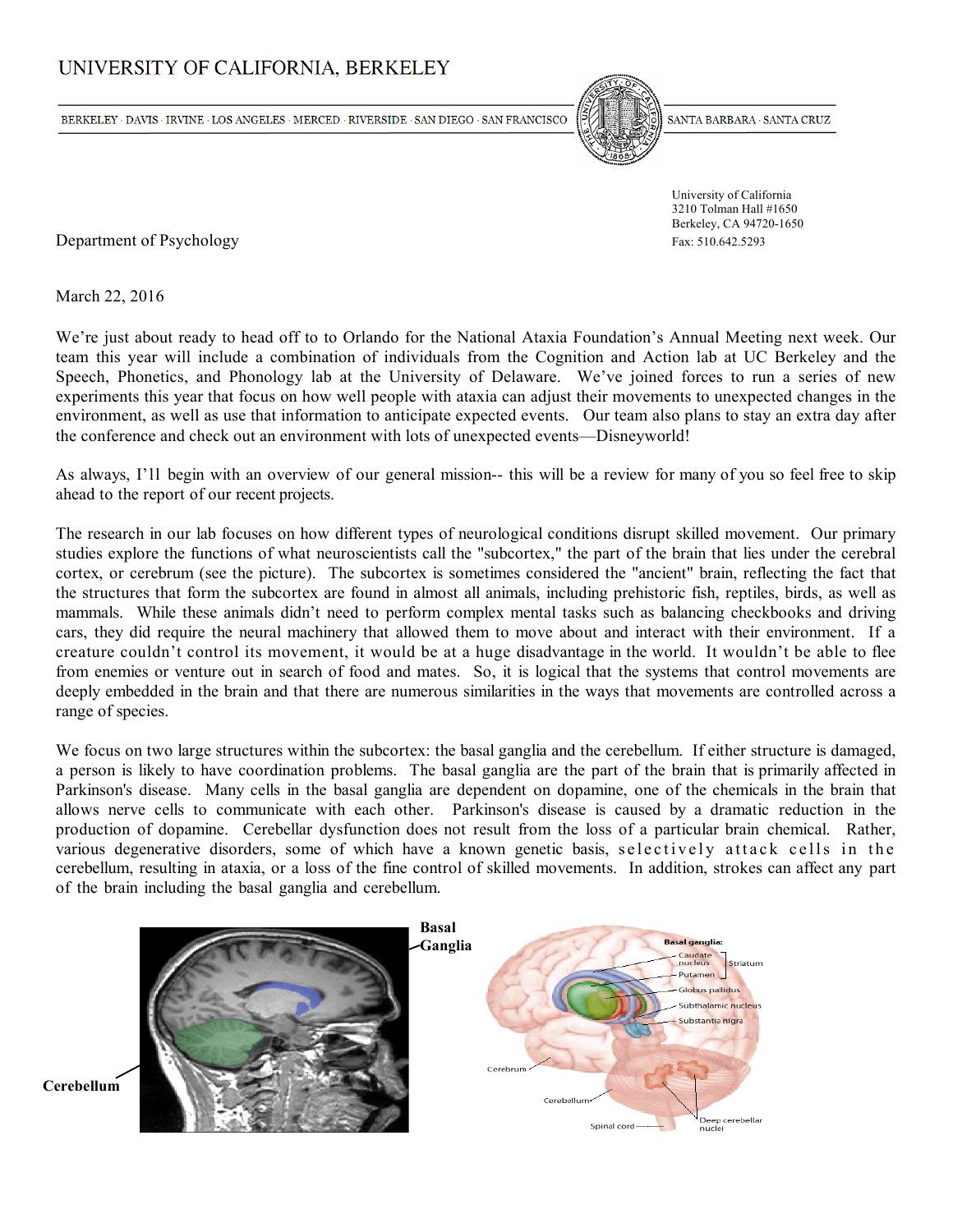Those of you who have participated in our studies for many years know that we are working on several different projects, which might, at times, seem completely unrelated. Nonetheless, there are a number of central themes that guide our work. Most prominent is our goal to understand how the brain produces skilled movements. Note that I talk about how the "brain" produces these actions. Obviously the muscles are also important; you wouldn't be able to walk, talk or type on a computer if the neural signals were unable to activate the muscles. But much of what determines whether a movement is clumsy or skilled has more to do with the brain than the body. An expert tennis player cannot simply stand fixed in the center of the court and swat at the ball as hard as he can. Rather, much of the expertise involves anticipating where the opponent's shot will land, glancing up to see which part of the court is open, and adjusting the stroke to give the ball just the right spin, speed, and direction. The same holds true for basketball; the professionals can all make shots from just about any place on the court when unguarded in practice. The real challenge is in making that shot when there are nine other—rather large—bodies scattered about the court. In any sport, or in fact, our everyday activities, skilled action requires accurate perception and memory. Thus, our lab doesn't study motor control in isolation, simply looking at how people activate and control their muscles. Rather, as the name Cognition and Action implies, we study action from a broad perspective, trying to see how skill builds on so many aspects of our mental abilities.

Let me now turn to an update of some of the most recent results to emerge from our studies.

## **1. The Cerebellum and Predictive Control in Speech.**

We are continuing our work on speech and language. Here we are investigating why people with ataxia have slowed speech, and difficulty controlling the pitch and loudness of their voice. One idea relates to the idea that the cerebellum is essential for anticipating the outcome of a movement, or what is referred to as "predictive control". Consider what happens when you reach and grasp a glass of water. Your brain sends commands down the spinal cord to activate your muscles that will first cause your arm to first move forward and then close your fingers around the glass. The timing between these two events is tightly coordinated. How is this achieved? One idea would be that you use feedback from your arm and eyes to determine when the arm is positioned so that you can grasp the glass. However, feedback takes time—the signals must be transmitted from the arm and eyes to the brain and then processed. If we were dependent on using feedback in a continuous manner, our movements would be much slower. An alternative is that we control movements in a predictive manner, or what is called feedforward control. That is, the brain sends the motor commands to make the arm move forward and predicts, based on those commands, when it will be appropriate to close the fingers around the glass. It is this predictive capability that allows movements to be so fluid and coordinated. By this view, one of the key problems in ataxia is a disruption of predictive control. People with ataxia have difficulty generating accurate predictions and thus either produce errors in their movements or have to slow down, relying on feedback to coordinate their movements.

We have conducted a number of studies in which we look at predictive control in reaching movements. In the past few years we have extended this line of study to look at speech. Speech is obviously one of the most amazing capabilities of humans, allowing us to share information with each other about the past, present, and future. In order to speak fluently at fast rates, we need to be able to predict how the movements of our lips, tongue, and jaw will combine to create the sounds of speech. We can't use feedback from our our own speech to determine if we produced the right sounds. Indeed, it seems that our brains have learned to ignore the sounds we produce, even though those sounds reach our ears in the same manner as the sounds produced by other speakers. One idea here is that we ignore our own speech by anticipating those sounds, a form of predictive control. However, if this predictive ability is disrupted, we might have a tendency to slow down our speech, providing a way to overcome the neural delays and ensure we produced the right sounds. We are testing the idea that the cerebellum is crucial to predict the auditory consequences of speech movements, and that the slowed speech and difficulty controlling pitch and loudness of the voice in patients with ataxia may results from problems in this prediction. This project involves a collaboration between Ben Parrell, a former post-doc in the lab who is not an assistant professor at the University of Delaware and researchers at the University of California, San Francisco.

## **2. The Cerebellum and Temporal Predictions in Perception**

Predictive control may be essential, not only for coordinating movements, but also for efficient perception. When we are at a busy airport, we may be able to quickly spot a friend by having an internal mental image of what she looks like, allowing us to efficiently ignore people who look quite different to focus only on those who are a potential match. In our airport scanning example, we are using prediction to examine different regions in space.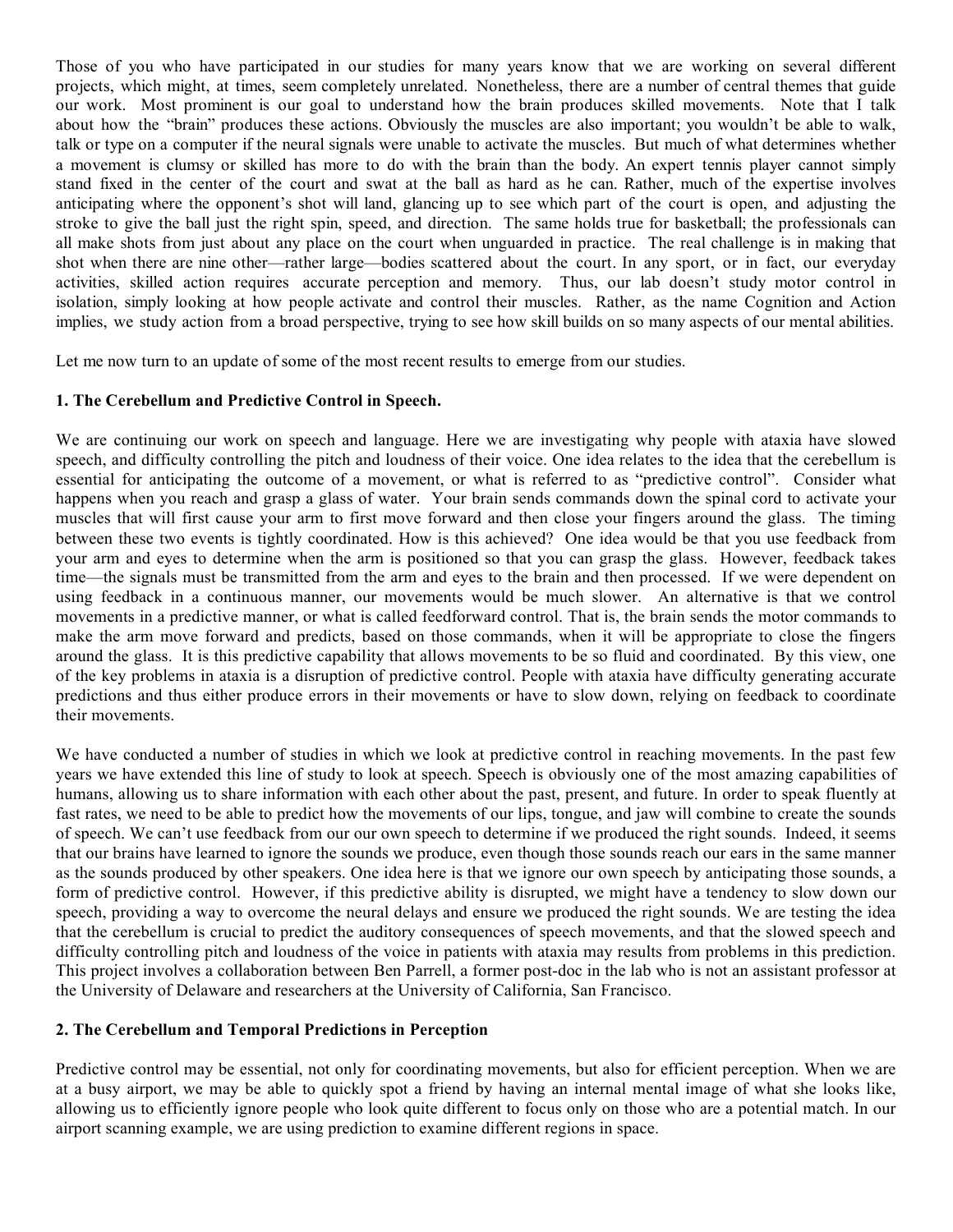We also use prediction to modulate how we process information in time. Music is a perfect example of this. When listening to a favorite song, we anticipate the upcoming lyrics and have have an excellent sense of the rhythm. DJ's in the hiphop dance world play on our memory for rhythm, introducing unexpected changes as a way to add a novel twist and beat to the sound. Indeed, variations in temporal prediction seems to be an important part of what makes us appreciate music. Humans like when things are predictable: Not only does this improve perception, but there seems to be something inherently satisfying about correcting anticipating what comes next. However, we also seem to take pleasure in violations of these predictions, finding things monotonous or unexciting if our predictions are always confirmed.

Given the role of the cerebellum in using predictive control to coordinate movement, researchers have also asked if this structure is essential for accurate prediction in perception. Our new research project is focusing on temporal predictions, asking if the ability to generate these is affected in people with cerebellar ataxia. In this work, we are examining a couple of different dimensions. One dimension will compare conditions in which temporal predictions are important for perceptual acuity with those in which the predictions are important for preparing movements? On the perceptual side, we know that people show improved perception when a stimulus is predictable in time. Will this enhancement effect also be observed in people with cerebellar degeneration? Will the enhancement effect depend on whether that perceptual information is used to facilitate movements (for example, if we measure how fast people can make a perceptual judgment rather than just their accuracy)? A second dimension gets back to our music example. Temporal predictions can be based on individual events such as when we know a clap of thunder will follow a bolt of lightning. Or it can be based on a repetitive beat as in a musical composition. Our studies are designed to examine if the cerebellum is important for all forms of timing or specific to certain types of temporal predictions.

## **3. Insights into cerebellar function from psychiatry.**

While our interest in the cerebellum and ataxia is motivated by our desire to understand how people perform coordinated actions, other researchers have been studying how abnormalities in the cerebellum may be related to psychiatric disorders such as schizophrenia and autism. This interest comes about from some surprising studies of brain anatomy. Using new methods to image the human brain, researchers have made new discoveries concerning how the cerebellum is connected to the cerebral cortex as well as how people with psychiatric abnormalities show developmental abnormalities in the organization of the cerebellum. The first surprising result comes from research using functional MRI (fMRI). Traditional MRI systems highlight the anatomy of the brain with exquisite detail. In contrast, fMRI studies physiology, looking at how the brain utilizes oxygen, the fuel required by active neurons. The picture below shows how oxygen utilization in the cerebellum is correlated to oxygen utilization in the cerebral cortex: regions sharing the same color indicate areas that tend to be co-active. As expected, there are large parts of the cerebellum that are co-active with the motor regions of the cerebral cortex. These are the regions shown in blue. More surprising, there are large parts of the cerebellum that show activity correlated with other parts of the cerebral cortex, and in particular, the prefrontal cortex (the regions shown in orange). Results such as these indicate that the cerebellum is not just "talking" to motor cortex; rather, the cerebellum is communicating with much of the brain, including those areas associated with higher complex thinking. Results such as this have made clear that we cannot just think about how the cerebellum contributes to motor function. It also appears to be well positioned to influence all aspects of brain function.



*The left side is the cerebral cortex and the right side shows the different divisions of the cerebellum. Colors indicate regions that show correlated patterns of oxygen utilization. Two parts of the cerebellum (in blue) that show correlated activity with the sensorimotor parts of the cortex. Activity in other regions of the cerebellum are much more closely linked to non-motor regions of the cerebral cortex, including the frontal lobes (orange), areas associated with higher mental function. (from R. Buckner et al., Journal of Neurophysiology, 2011).*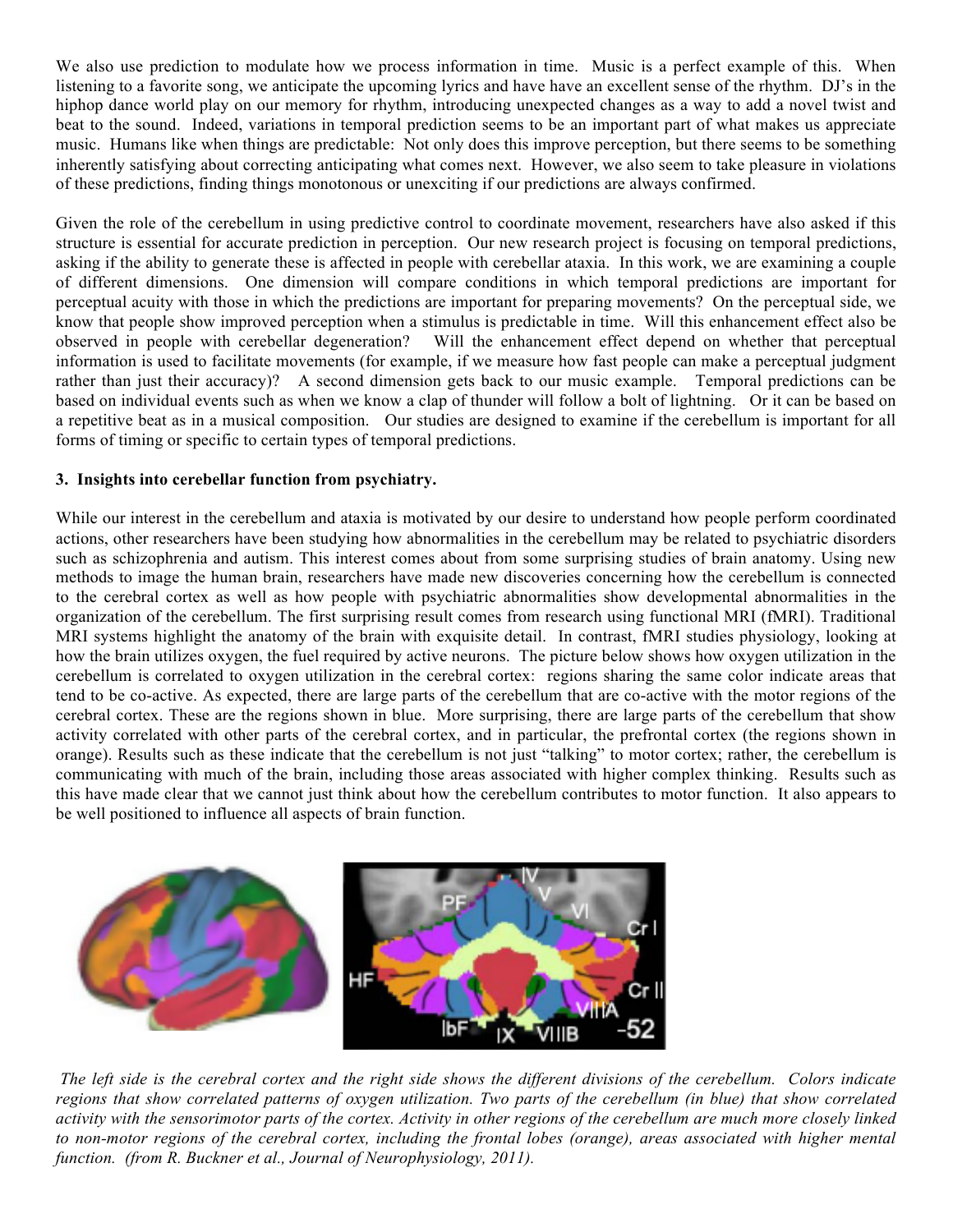The story becomes even more interesting when modern brain scanning methods are used to study people with psychiatric conditions. The blue regions in the picture shown below identify areas in the cerebellum that show reduced size in people with schizophrenia compared to matched control participants (from Roman-Urrrestrarazu et al., Schizophrenia Research, 2014). This result is surprising because we think of schizophrenia as a "thought disorder." These individuals do not have marked impairments in motor control. Other studies have shown abnormalities in the cerebellum in disorders such as autism or attention deficit/hyperactivity disorder (ADHD).



We have to remember that correlation does not equal causation. That is, we cannot conclude that these individuals have schizophrenia because of their abnormal cerebellum. In fact we know that having a degenerative disease of the cerebellum **does not** lead to schizophrenia. Ongoing research is designed to ask whether there is a functional link between cerebellar development and disorders such as schizophrenia or autism. We are beginning to collaborate with researchers at UC San Francisco who work with these populations. Our work is asking if ideas related to predictive control may help understand the thought problems observed in these individuals. For example, might auditory hallucinations, a common feature in schizophrenia, be related to a problem in distinguishing one's own voice from that of others? This project shows how research involving people with ataxia can inform research in completely unrelated fields such as psychiatry.

## **News from CognAC**

There have been a lot of changes in the Cognition and Action Lab over the past year. Half of the lab members have moved on to new positions. Ryan Morehead and Sarah Hillenbrand received their Ph.Ds. this past May (yeah Ryan and Sarah!). Ryan has started a post-doctoral fellowship at Harvard University. He reports that he is enjoying his transition from California to Boston, but also recognizes that this has been a year without a real New England winter. Sarah Hillenbrand has moved down the bay to do a special post-doc at Stanford University, one that is designed to train scientists to become good communicators with the general public, perhaps as journalists or perhaps as public policy makers. The fellowship also lets her develop new classes on science education, something that Sarah has been passionate about for many years. You can follow her blog at http://sarahhillenbrand.com.

Two of our post-docs have also taken up new positions. As noted above, Ben Parrell, our speech specialist is now a professor of linguistics at the University of Delaware. He is busy setting up his own lab but will be taking time off to attend NAF this year. Matt Crossley is a research scientist at SRI International, a nonprofit research institute in Menlo Park, California that is perhaps most famous for inventing the computer mouse. We also continue to work with Jordan Taylor. Jordan is a professor at Princeton University and is doing ataxia research around New Jersey/New York through his collaborations with neurologists at Johns Hopkins University in Baltimore and Columbia University in New York City. Be sure to contact him if you are in the area, http://www.princeton.edu/~ipalab/.